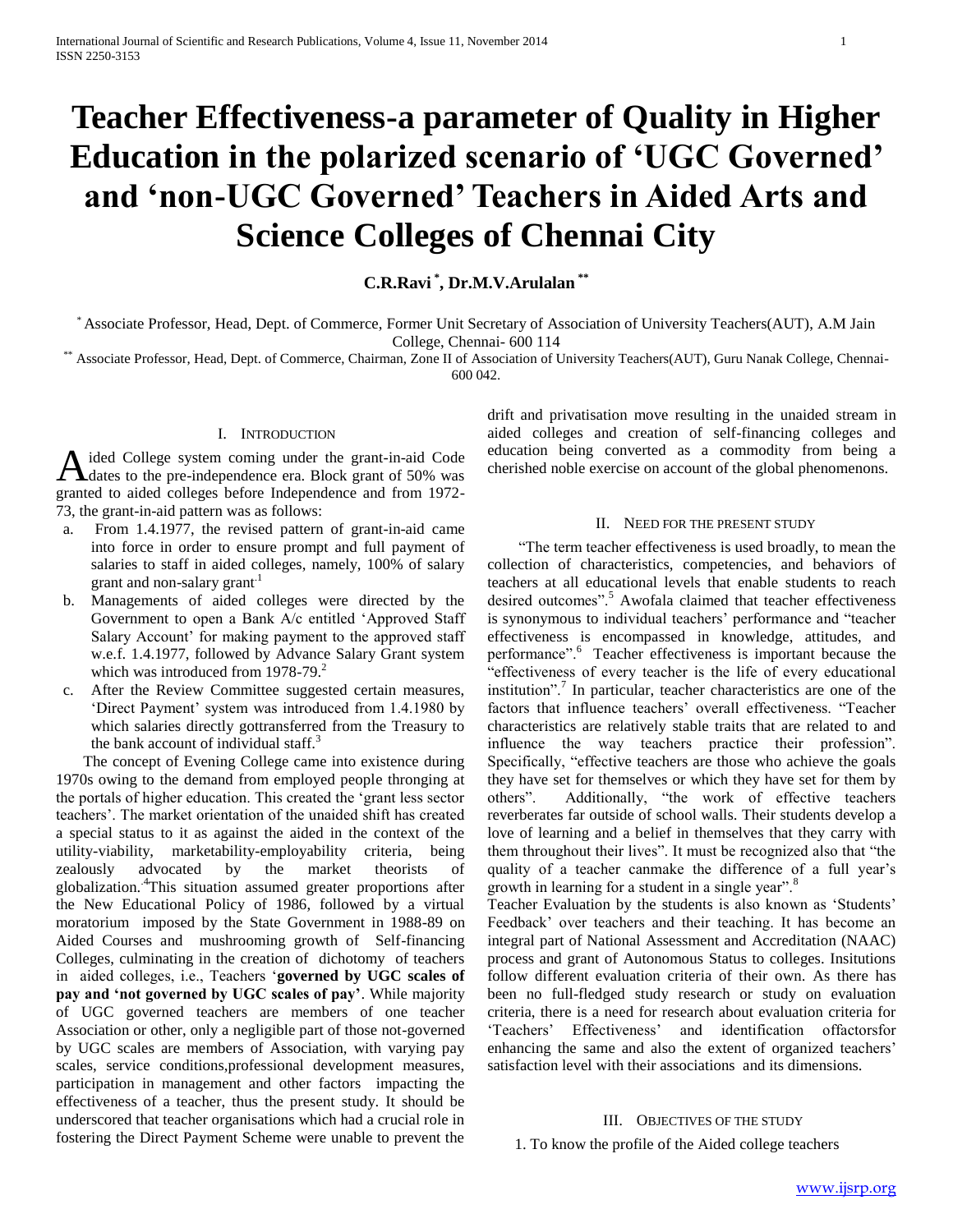2.To examine the association of income groups with age, position, nature of position and experience groups of the teachers.

 3. To measure their opinions about Teachers' Service Conditions (TSC) and Teacher Effectiveness (TE).

 4. To find the latent dominant dimensions in the TE variables.

 5. To identify the profile and TSC significantly influencing Total TE.

 6. To identity the dominant differentiations in TSC betweenteachers governed by UGC Scales and not governed by UGC Scales in aided colleges.

 7. To identify the dominant underlying dimensions of Members Satisfaction With their Association (MSWA) Variables.

 **Research Methodology:** The study is based on primary data collected from a random sample of 150 teachers, 75 teachers - 'Governed by UGC Scales of pay' and 75 teachers-'not governed by UGC Scales of pay' working in the aided colleges in the city of Chennai using a structured questionnaire. Gender, age(years), educational qualification, first generation higher educated, religion, community,spouse employment and family monthly income are the Personal Profiles.Position, appointment ea*r*lier to or later than 01.04.2003, status of the collegeautonomous or otherwise, NAAC Accredidation or otherwise, experience, association membership, knowledge of Governance of service conditions and monthly income are the Professional Profiles of the teachers covered by the study. Their opinion was obtained on each of the **Teachers'ServiceConditions**(**TSC**) viz., In-service Monetary Benefit Realisation(ISMBR),Inservice Nonmonetary Benefit Realisation(ISNMBR), Post-Retirement Monetary Benefit Realisation(PRMBR), Professional Development Benefit Realisation(PDBR), Defined Teaching Responsibility Fulfilment(DTRF), Professional Development Responsibilities(PDRF),Corporate Life Responsibilities Fulfilment(CLRF), Internal Management Rights(IMR),External Management Rights(EMR),Primary Remedy(PR) and Secondary Remedy(SR).The perception of the Members Satisfaction With Associations [MSWA] was measured in terms of 12 variables as listed out in Table No.12.

 **The Ten Teaching Effectiveness(TE) variables are**Regularity in the conduct of Assignment/Seminar, Regularity in the conduct of tests, Motivating/Counselling sessions, Promptness in handling classes, Ensuring fair and just Internal Assessment, Ensuring adequate understanding by students, Being impartial to students/parents, Updated subject knowledge & Expertise, Effective Communication and Timely Syllabus Completion.

 TSC, TE and MSWA variables have been measured using 5 point LikertscaleofStrongly Agree, Agree, No Opinion, Disagree and Strongly Disagree with the weights of 5,4,3,2 and 1 respectively.

 Percentage Analysis,Descriptive Statistics, Chi-square Test, FactorAnalysis,Discriminant Analysis and Multiple Regression have been used for analysis.

**The major findings of the study are as follows:**

**I. Personal Profile of the Aided College Teachers:**

 Majority of the respondents are male, younger,M.Phil., holders, non-minority and have self-employed or employed spouses. Sizable section of them are Ph.Ds., BCs first generation gradudates with monthly family income of more than Rs.1,00,000. (Table 1)

#### **II. Organisational Profile of Aided College teachers:**

 While majority of the respondents are Assistant Professors, appointed after 1.4.2008 without Standard Pensionary Benefits, working in autonomous and accredited colleges, unaware of Government Rules or being governed by Tamil Nadu Private Colleges(Regulation) Act 1976 or Service Agreements and sizeable sections of them earn monthly family income of more than a lakh of rupees. (Table 2)

#### **III. Significance Of Association Between Income Groups And Profile Groups**

 The income of the respondents is significantly associated with their position, nature of position, age and experience. While Assistant Professors, aided management staff, youngsters and lesser experienced are significantly associated with lesser pay, associate professors, elders, more experienced and UGC scale teachers are significantly associated with better pay(Tables 3 and 4).

## **IV. Factorisation of Teaching Effectiveness Variables of Aided College Teachers**

 Factor Analysis has been applied to identify the latent dominant deminsions of the 10 teaching effectiveness variables of the aided college teachers.

 The results show TE Variables of Aided College Teachers with their **communality values** ranging from **0.361 to 0.889**and also **MSA values** ranging from **0.781 to 0.901**, have goodness of fit for factorization. **KMO-MSA** value of **0.857**and **chi-square value of 898.891** with df of **45** and **P-value of 0.000** reveal that factor analysis can be applied for 10 Teaching Effectiveness variables of the Aided College teachers. Two dominant independent Teaching Effectiveness factors explaining **64.633%** of total variance have been extracted out of 10Teaching Effectivenes Variables. Of them, the most dominant factor is **A**ssessment **F**ront **F**actor **(AFF) with 7 variables**explaining 33.621% variance, followed by **Teaching** FrontFactor**(TFF) with 3 variables explaining 33.012% variance**, in the order of their dominance. (Table 5)

#### **V. Descriptive Statistics of Teaching Effectiveness**

 With lesser standard deviation value of 4.102 , the mean value of 45.967 is robust measure of Total TE. There is a slight negativeskewness in Total TE. (Table 6)

#### **VI. Multiple Regression Analysis of Profiles and TSC factors on Total TE**

 The Multiple Correlation coefficient (R) is 0.513. The F-Value of 12.929 at P-Value of 0.000 shows that OLS Model has the goodness of fit forthe multiple regression run. The External Management Rights (EMR), Experience, Educational Qualification and Generation highert educated status are the 4 Independent Factors which significantly influence the Total Teaching Effectivenessin the order of their influence and they explain 26.33% of the variance in Total TE. While EMR has positive influence on Total TE, whereas more experienced, second generation higher educated and science teachers are significantly associated with higher Total TE. (Table 7)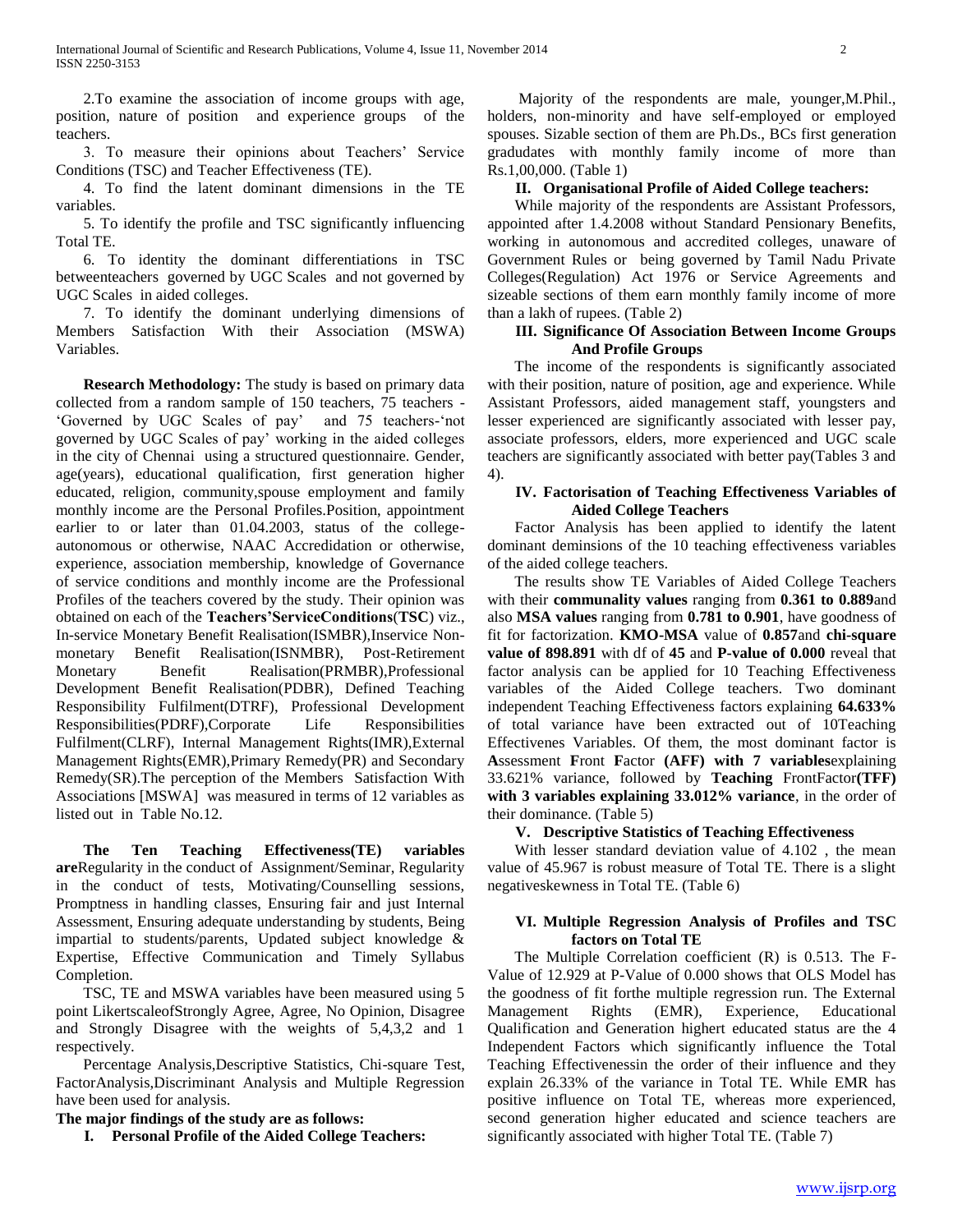#### **VII.Discriminant Analysis between TSC Factors between UGC Scale and Management Scale Teachers**

 The Discriminant Analysis has been done to find out whether there are significant differentiations in TSC factors between UGC scale teachers and Management Scale teachers in the aided colleges. There are significant differentiations in the TSC factors except DRRF,CLRF,IMR,PR and SR. The TSC of the UGC scale teachers are significantly better than the management scale teachers inthe factors of ISNMBR, ISMBR, PDBR, PRMBR,EMR and PDRF in the order of differentiation. However in the TSC factors of IMR, SR,PR,DTRF and CLRF, not significant differences have been observed even though factor levels are on the higher side among both categories of teachers.(Tables  $8 - 11$ )

## **VIII .DOMINANT DIMENSIONS OF MEMBERS SATISFACTION WITH ASSOCIATION [MSWA] VARIABLES**

 The factor analysis has been run to understand the underlying dominant latent dimensions in the 12 MSWA variables. Extraction methods of Principal Component Analysis and Rotation Method of Varimax with Kaiser Normalization have been applied and the results are shown in Tables 12 and 13which reveal that with lesser S.D values, the mean values of MSWA variables are the robust measures of their Central values. The communalities are ranging from **0.557** to **0.872** and the MSAs (Measure of Statistical Adequacy) ranging from **0.862 to 0.944** for MSWA Variables, show that those variables are fit for factorization. Moreover, KMO- MSA test value of **0.894** and Bartlett's Test of sphericity with chi-square value of **1609.376** at d.f. of **66** and P Value of **0.000** indicate that the factor analysis can be applied to 12 MSWA variables.

 **Two** independent MSWA factors have been extracted out of 12 MSWA variables and they together explain **67.438%** of variance.

 The most dominant factor 1 explains **33.863%** of variance in MSWA variables and it contains **Six**MSWA variables of Association Strategies, Members' Participation in Association, Association Objectives and Policies, Effective Leadership, AIFUCTO role and JAC role in the order of importance of their relative correlation with it and therefore, it has been labelled as **Association Centric (AC) factor.**

 The second most dominant factor 2 explains **33.574%** variance in MSWA variables and it comprises of **six** MSWA variables viz., M.Phil/Ph.D incentives, Career Advancement Promotion, rectification of pay anomalies, Post superannuation re-employment, UGC scales of pay earned and Grievance Redressal in the order of their importance of relative correlation with it and therefore, it has been named as **Benefit Centric (BC) factor.**

 Thus, two independent factors have been extracted out of 12 MSWA variables of which the AC factor is the most dominant one, followed by the BC factor.

The conclusions that emerge are:

 i. The satisfaction of the members with each and every 12 aspects of their Associations is on the higher side[with the minimum mean value of  $62.4\%(31.11/5 * 100)$  which is highly consistent and therefore more reliable.

 ii. Those 12 members-satisfaction aspects with their Associations have been statistically grouped in 2 Factors, namely, Association Centric(AC) Satisfaction(33.863% variance explained) and Benefit Centric(BC) Satisfaction(33.574% variance explained), of which the AC is more dominant than BC.

 iii. In the AC Satisfaction Factor, Association Strategies are the most satisfying to the members, followed by their Participation in Association Activities, Objectives and Policies of their Association, Effectiveness of the Association Leadership, Role of AIFUCTO and Role of JAC in that order. In terms of BC satisfaction, the members derive the most satisfaction with M.Phil/Ph.D., Incentives, followed by CAS, Rectification of Anomalies, Re-employment on superannuation, UGC scales of pay Realized and Redressal of Grievances in that order.

#### IV. SUGGESTIONS

 The Awareness of the Aided college teachers about their service conditions as governed by Government Rules,TNPC(R)Act and Service Conditions must be enhanced**.**

- 1. All TSC factors except EMR should be improved in order that TE is enhanced in the interest of the students, even though they are at better levels.
- 2. The polarisation of UGC and non-UGC scales of pay has left the non-UGC teachers dissatisfied with their management-fixed scales. Hence, steps are to be initiated to revise their scales of pay to a considerable level commensurate with their qualification and experience.
- 3. In terms of ISNABR, PRMBR, PDBR, DTRF and EMR factors, effective steps be taken by the 'powers that be', in order that the Aided Management Staff are endowed with higher morale which would augur well for improving TE.
- 4. Though the Association Centric(AC) Satisfaction is already on the higher side,the Teacher Associations shall further endeavor to conduct Seminars and Conferences to consolidate further the Association Centric Satisfaction of members towards their Associations for the furtherance of teachers' overall welfare in future also.

#### **REFERENCES**

- [1] 'Thus Are We Governed..,' A compendium of Government orders & Proceedings, Golden Jubilee Publication of Association of University Teachers, (Regd) Tamilnadu. Pg:57
- [2] Directorate of Collegiate Education Proceedings,No.47379,S2/1977,dated 7.4.1977.
- [3] G.O.Ms.No.,376,Education, dated 9.3.1979 and G.O.Ms.No.116,Education dated 22.1.1980.
- [4] Souvenir of Association of University Teachers(Regd)Tamilnadu,65th Annual Conference, Pg: 13
- [5] 24. Hunt, B. C. (2009). Teacher effectiveness: A review of the international literature and its relevance for improving education in Latin America. Washington, DC: PREAL., P. 9
- [6] Awofala, A. O. (2012). Development and factorial structure of students' evaluation of teaching effectiveness scale in mathematics. Cypriot Journal of Educational Sciences, 7 (1), 33-44.
- [7] Anderson, L. W. (2004). Increasing teacher effectiveness(2nd ed.). UNESCO: International Institute for Planning.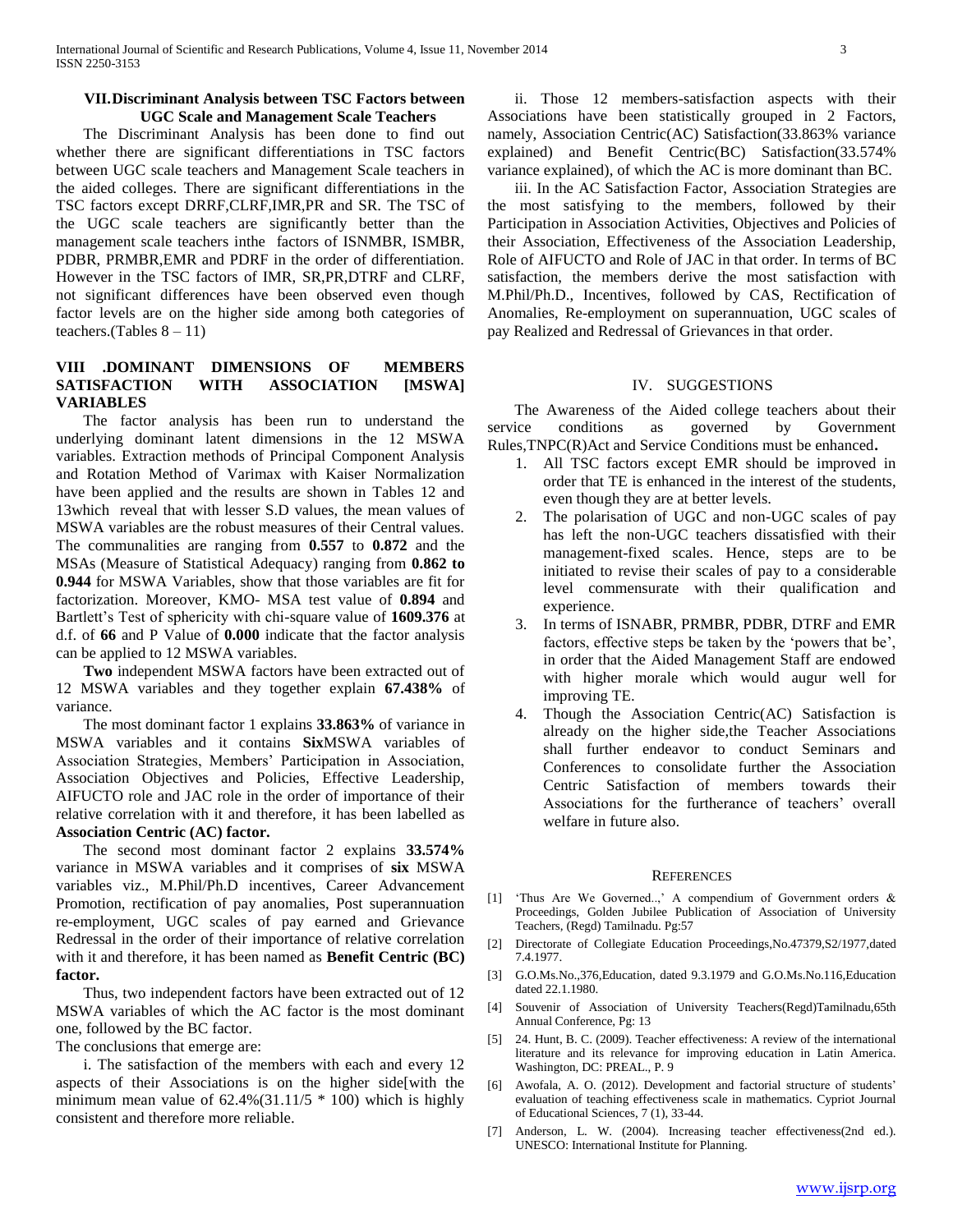[8] Calaguas, Glenn M., Teacher effectiveness scale in higher education: Development and psychometric properties, International Journal of Research Studies in Education 2013 April, Volume 2 Number 2, 3-20

## AUTHORS

**First Author** – C.R.Ravi, Associate Professor, Head, Dept. of Commerce, Former Unit Secretary of Association of University Teachers(AUT), A.M Jain College, Chennai- 600 114, e-mail: raviamjain@gmail.com

**Second Author** – Dr.M.V.Arulalan, Associate Professor, Head, Dept. of Commerce, Chairman, Zone II of Association of University Teachers(AUT), Guru Nanak College, Chennai- 600 042., e-mail: gncarulalan@yahoo.com.

#### ANNEXURE

#### **Table 1 PERSONAL PROFILE OF AIDED COLLEGIATE TEACHERS**

| <b>PROFILE</b>                                      |                                  | <b>GROUPS WITH FREQUENCY</b>       |                                                                  |                        | <b>Total</b> |  |
|-----------------------------------------------------|----------------------------------|------------------------------------|------------------------------------------------------------------|------------------------|--------------|--|
| <b>GENDER</b>                                       | Male = 89 [59.3%]                |                                    | Female = $61$ [40.7%]                                            |                        | 150 [100%]   |  |
| AGE[YRS]                                            | $[<35]$<br>$\equiv$<br>53[35.3%] |                                    | $[35-50] = 70[46.7%]$<br>$[>50] = 27 [18%]$                      |                        | 150 [100%]   |  |
| <b>EDUCATIONAL</b><br><b>QUALIFICATION</b>          | $M.Com = 61$<br>[40.7%]          | $M.A = 34 [22.7%]$                 | $M.Sc = 55$ [36.7%]                                              |                        | 150 [100%]   |  |
| M.Phil                                              | $Yes = 106[70.7%]$               |                                    | $No = 44 [29.3]$                                                 |                        | 150 [100%]   |  |
| P.hD                                                | Yes = $68$ [45.3%]               | $No = 82 [54.7%]$                  |                                                                  |                        | 150[100%]    |  |
| <b>FIRST</b><br><b>GENERATION</b><br><b>LEARNER</b> | $YES = 60 [40%]$                 |                                    |                                                                  | $NO = 90 [60%]$        |              |  |
| <b>RELIGION</b>                                     | Minority = 54 $[36\%]$           |                                    | Non-minority= 96 [ 64%%]                                         |                        | 150 [100%]   |  |
| <b>COMMUNITY</b>                                    | SC/ST<br>$\equiv$<br>21[14%]     | $MBC = 30 [20%]$                   | <b>BC</b><br>74<br>$\equiv$<br>[49.3%]                           | $OC = 25 [16.7%]$      | 150 [100%]   |  |
| <b>SPOUSE</b><br><b>EMPLOYMENT</b>                  | Self employed<br>$= 15$ [ 10%]   | Employed<br>$= 63 [42\%]$          |                                                                  | Others<br>$= 72$ [48%] | 150 [100%]   |  |
| <b>MONTHLY</b><br><b>FAMILY</b><br>INCOME(Rs)       | Upto 20,000<br>$= 28[18.7%]$     | $[20,000-50,000]$<br>$= 39 [26\%]$ | $[50,000-100000]$<br>[>100000]<br>$= 38(25.3\%)$<br>$= 45$ [30%] |                        | 150 [100%]   |  |

#### **Table 2 PROFESSIONAL PROFILE OF AIDED COLLEGIATE TEACHERS**

| <b>PROFILE</b>  | <b>GROUPS WITH FREQUENCY</b> |                     |
|-----------------|------------------------------|---------------------|
|                 | Assistant professor          | Associate professor |
| <b>POSITION</b> | $= 113 [75.3%]$              | $= 37$ [24.7%]      |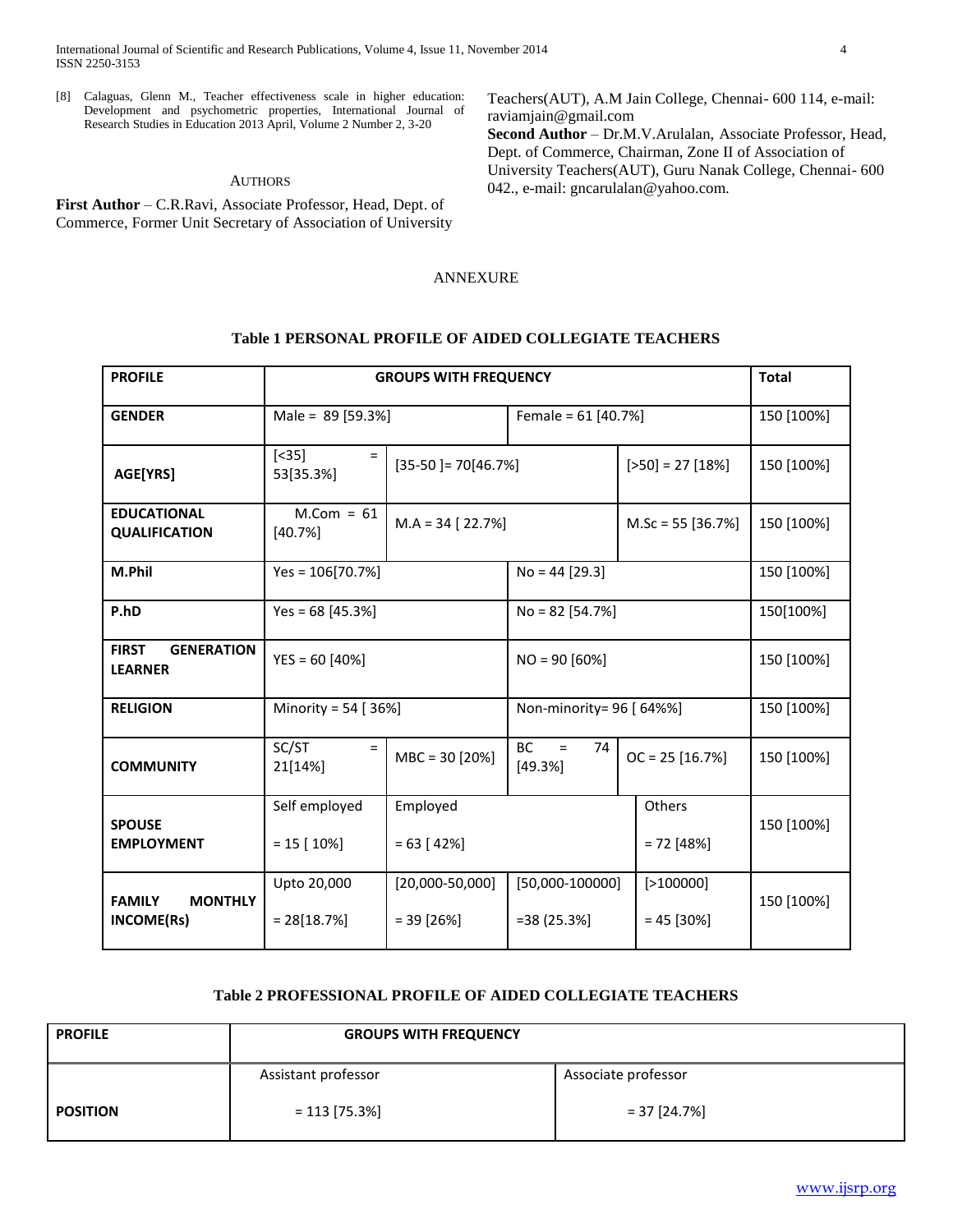| ISSN 2250-3153              |                                         |                 |            |                       |  |                       |                    |           |            |
|-----------------------------|-----------------------------------------|-----------------|------------|-----------------------|--|-----------------------|--------------------|-----------|------------|
|                             | Earlier to 1.4.2003                     |                 |            |                       |  | After 1.4.2003        |                    |           |            |
|                             |                                         |                 |            |                       |  |                       |                    |           |            |
| <b>APPOINTMENT</b>          |                                         | $= 62 [41.3\%]$ |            |                       |  | $= 88 [58.7%]$        |                    |           |            |
|                             | Autonomous                              |                 |            |                       |  | Non-autonomous        |                    |           |            |
| <b>STREAM OF COLLEGE</b>    | $= 82$ [54.7%]                          |                 |            |                       |  | $= 68 [45.3%]$        |                    |           |            |
|                             |                                         |                 |            |                       |  |                       |                    |           |            |
|                             | Non-accreditation                       |                 |            |                       |  | Accreditation         |                    |           |            |
| <b>NAAC ACCREDITATION</b>   | $= 12 [8\%]$                            |                 |            |                       |  | $= 138 [92%]$         |                    |           |            |
|                             |                                         |                 |            |                       |  |                       |                    |           |            |
|                             | Govt. Rules                             |                 |            | TNPC <sup>®</sup> Act |  |                       | Service agreements |           |            |
|                             |                                         |                 | $Yes = 75$ | $No = 100$            |  | $Yes = 50$            | $No = 129$         |           | $Yes = 21$ |
| <b>GOVERNANCE</b>           |                                         |                 |            |                       |  |                       |                    |           |            |
| <b>OF SERVICE</b>           | $No = 75 [50.%]$                        | [50%]           |            | [66.7%]               |  | [33.3%]               | [86%]              |           | [14%]      |
|                             |                                         |                 |            |                       |  |                       |                    |           |            |
|                             | <b>UPTO 20,000</b><br>$[20,000-50,000]$ |                 |            |                       |  | $[50,000-100000]$     |                    | [>100000] |            |
| <b>INCOME PER MONTH(Rs)</b> |                                         |                 |            | $=39[26%]$            |  |                       | $= 28 [18.7%]$     |           |            |
|                             | $= 54 [36\%]$<br>$= 29[19.3%]$          |                 |            |                       |  |                       |                    |           |            |
| <b>Experience</b>           | $\leq$ 12 years = 106(70.7%)            |                 |            |                       |  | ≥ 12 years =44(29.3%) |                    |           |            |
|                             |                                         |                 |            |                       |  |                       |                    |           |            |

# **Table 3 CROSS TABLE BETWEEN INCOME GROUPS AND PROFILE GROUP OF AIDED COLLEGIATE TEACHERS**

| <b>Income</b><br>per<br>month | <b>Position</b>  |                  | <b>Nature Of Position</b> |                | Age (years) |           |       | Experience(years) |     |
|-------------------------------|------------------|------------------|---------------------------|----------------|-------------|-----------|-------|-------------------|-----|
| $(Rs$ in $Ks)$                | <b>Assistant</b> | <b>Associate</b> | <b>Aided</b>              | <b>Aided</b>   | $<$ 35      | $(35-50)$ | $>50$ | Upto 12           | >12 |
|                               | <b>Professor</b> | <b>Professor</b> | (UGC)                     | management     |             |           |       |                   |     |
| <b>UPTO 20</b>                | 52               | $\overline{2}$   | $\Omega$                  | 54             | 38          | 15        |       | 48                | 6   |
| $[20-50]$                     | 25               | 4                | 15                        | 14             | 8           | 20        |       | 24                | 5   |
| $[50-100]$                    | 31               | 8                | 37                        | $\overline{2}$ | 5           | 25        | 9     | 26                | 13  |
| [>100]                        | 5                | 23               | 23                        | 5              | 2           | 10        | 16    | 8                 | 20  |

# **Table 4 SIGNIFICANCE OF ASSOCIATION BETWEEN INCOME GROUPS & PROFILE GROUP OF AIDED COLLEGETEACHERS**

| S.No | <b>INCOME PER MONTH</b> | Cramer's value | $X^2$ – Value | df | <b>P-value</b> | <b>Inference</b>   |
|------|-------------------------|----------------|---------------|----|----------------|--------------------|
|      | Position                | 0.657          | 64.756        |    | 0.000          | <b>Significant</b> |
| 2.   | Nature of position      | 0.804          | 97.016        |    | 0.000          | <b>Significant</b> |
| Ć.   | Age                     | 0.507          | 77.251        | O  | 0.000          | <b>Significant</b> |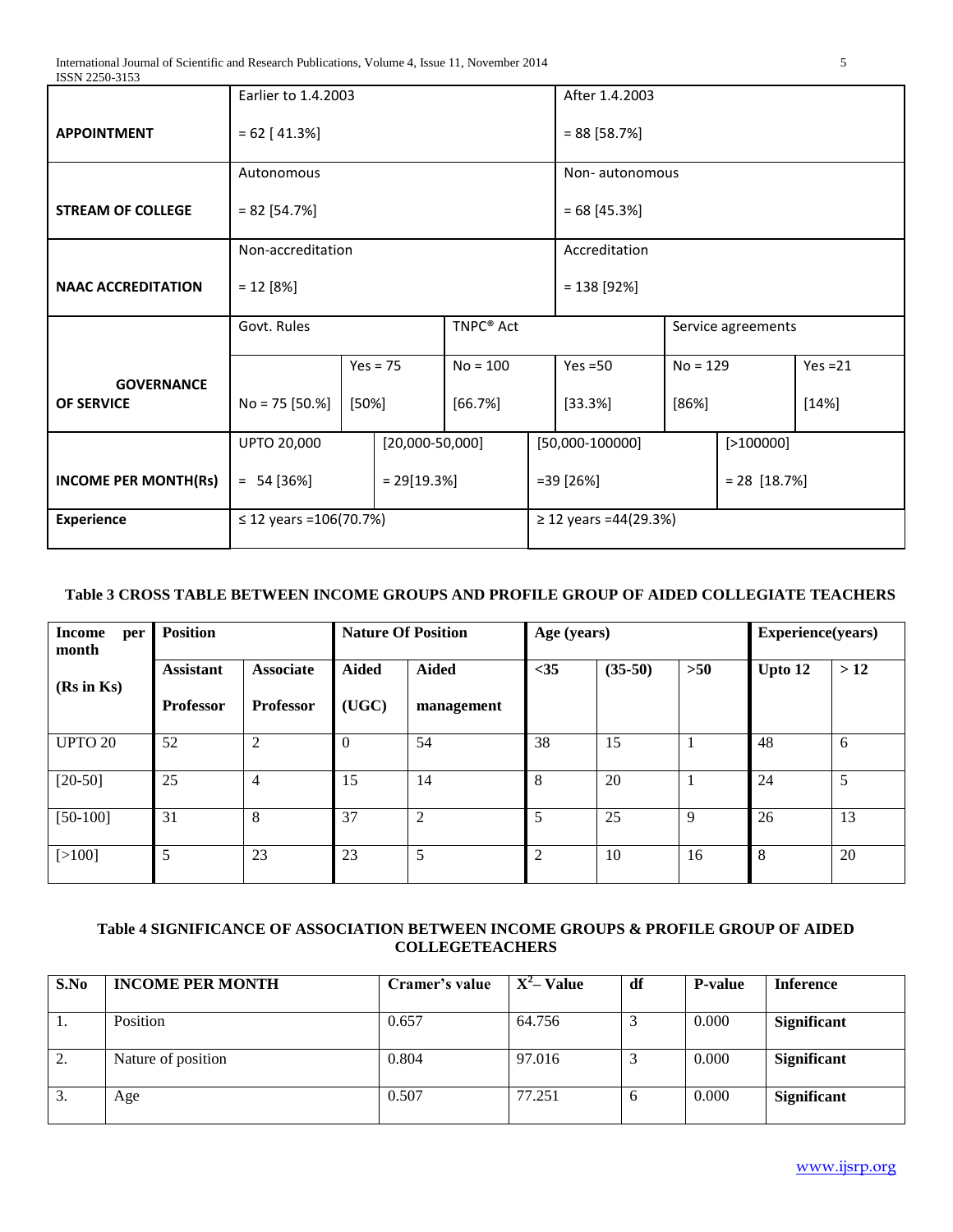| 1001122003130 |                         |                             |                                                                   |                |                                             |
|---------------|-------------------------|-----------------------------|-------------------------------------------------------------------|----------------|---------------------------------------------|
| . .           | Groups<br>perience<br>⊷ | 40 <sup>o</sup><br>$v.-v-.$ | $\Omega$<br>$\sim$<br>- 34<br>ີ<br>.<br>ັ<br>$\sim$ $\sim$ $\sim$ | 0.000<br>$  -$ | $\sim$<br>$\cdot$<br><b>Tenificant</b><br>. |
|               |                         |                             |                                                                   |                |                                             |

## **Table 5 FACTAORISATION OF TEACHING EFFECTIVENESS VARIABLES OF AIDED COLLEGE TEACHERS**

| <b>Factors</b>             | <b>Variance</b><br><b>Explained</b> | <b>Variables</b>                                                                               | Factor<br><b>Loading</b> | <b>Communalities</b> | <b>MSA</b> | Mean  | S.D   |
|----------------------------|-------------------------------------|------------------------------------------------------------------------------------------------|--------------------------|----------------------|------------|-------|-------|
|                            |                                     | Regularity of Assignment/Seminars                                                              | 0.825                    | 0.721                | 0.901      | 4.530 | 0.552 |
|                            |                                     | <b>Regularity of Tests</b>                                                                     | 0.814                    | 0.700                | 0.863      | 4.560 | 0.537 |
| <b>Assessment</b><br>Front |                                     | Motivating/Counseling students                                                                 | 0.655                    | 0.646                | 0.906      | 4.600 | 0.531 |
|                            | 33.621%                             | Regularity of promptness                                                                       | 0.624                    | 0.634                | 0.926      | 4.590 | 0.569 |
|                            |                                     | Ensuring fair and just Internal<br>Assessment                                                  | 0.575                    | 0.361                | 0.919      | 4.500 | 0.758 |
|                            |                                     | Ensuring Adequate understanding<br>by students                                                 | 0.567                    | 0.551                | 0.812      | 4.680 | 0.496 |
|                            |                                     | Being impartial to students/parents                                                            | 0.505                    | 0.381                | 0.781      | 4.470 | 0.730 |
| <b>Teaching</b>            | 31.012%                             | Updated subject knowledge<br>$\&$<br>Expertise                                                 | 0.916                    | 0.889                | 0.803      | 4.680 | 0.496 |
| Front                      |                                     | <b>Effective Communication</b>                                                                 | 0.895                    | 0.858                | 0.809      | 4.680 | 0.509 |
|                            |                                     | Timely syllabus completion                                                                     | 0.732                    | 0.722                | 0.880      | 4.670 | 0.485 |
|                            |                                     | KMO- $MSA = 0.857$ , Total Variance Explained = $64.633\%$                                     |                          |                      |            |       |       |
|                            |                                     | Bartlett's Test of Sphericity Chi-Square value of 898.981 with d. f of 45 and P-Value of 0.000 |                          |                      |            |       |       |

#### **Table 6 DESCRIPTIVE STATISTICS OF TEACHING EFFECTIVENESS TOTAL**

| <b>Description</b>            | <b>Score</b> | <b>Description</b>            | <b>Score</b> |
|-------------------------------|--------------|-------------------------------|--------------|
| Mean                          | 45.967       | <b>Std. Error of Kurtosis</b> | 0.394        |
| Median                        | 46.000       | Minimum                       | 36.000       |
| Mode                          | 50.000       | Maximum                       | 50.000       |
| Std. Deviation                | 4.102        | Q1                            | 43.000       |
| <b>Skewness</b>               | $-0.526$     | Q <sub>3</sub>                | 50.000       |
| <b>Std. Error of Skewness</b> | 0.198        | Out of maximum score          | 50.000       |
| Kurtosis                      | $-1.038$     |                               |              |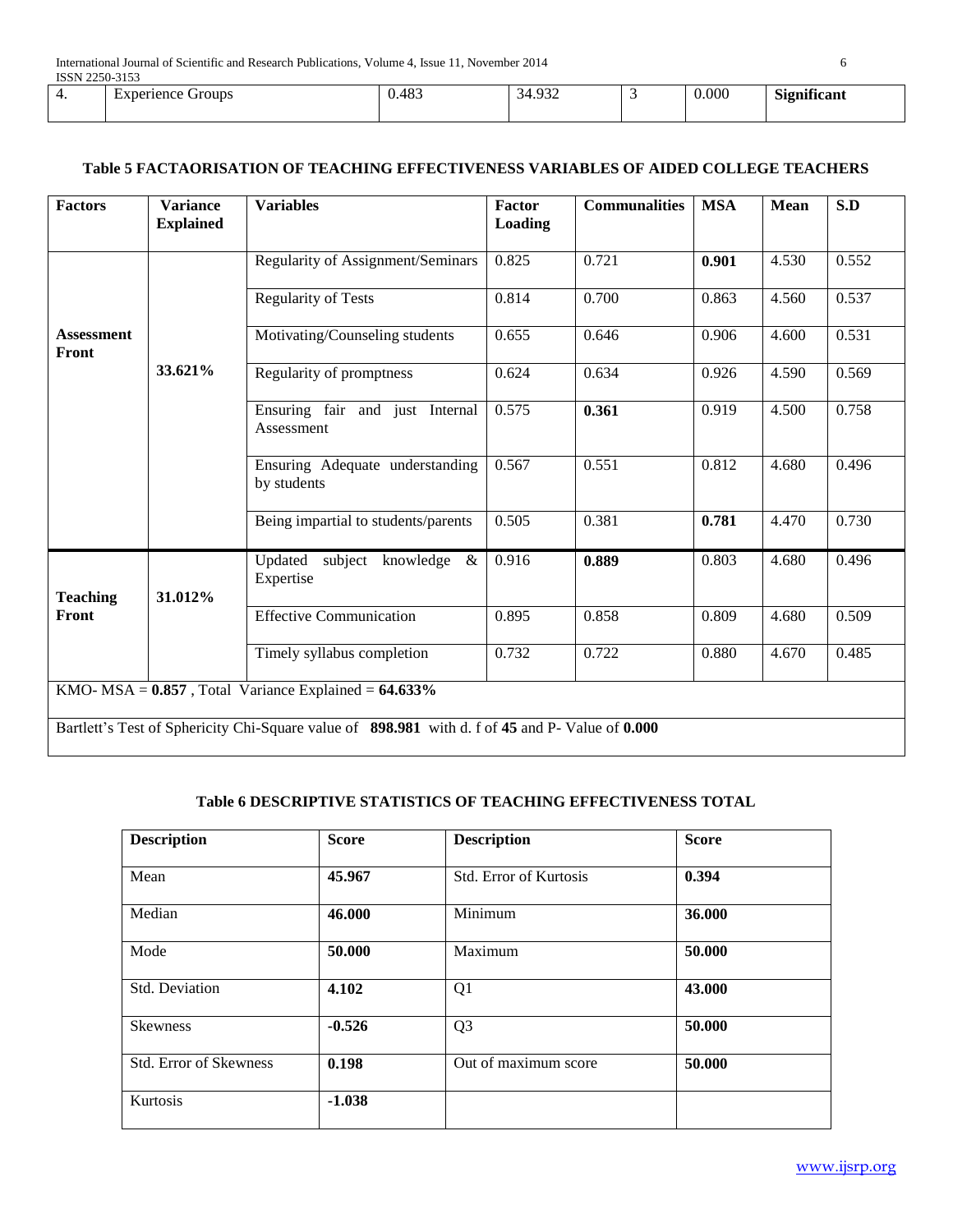## **Table 7 INFLUENCING VARIABLES SIGNIFICANTLY INFLUENCING THE TOTAL TEACHING EFFECTIVENESS OF AIDEDCOLLEGE TEACHERS**

| <b>Influencing Variables</b>                                                         | <b>Unstandardised</b> |                   | <b>Standardised</b> | T        | <b>Sig</b> |
|--------------------------------------------------------------------------------------|-----------------------|-------------------|---------------------|----------|------------|
|                                                                                      | <b>Coefficients</b>   |                   | <b>Coefficients</b> |          |            |
|                                                                                      | B                     | <b>Std. Error</b> | <b>Beta</b>         |          |            |
| Constant                                                                             | 35.435                | 1.975             |                     | 17.942   | 0.000      |
| <b>EMR</b>                                                                           | 1.949                 | 0.398             | 0.353               | 4.895    | 0.000      |
| Experience – Present position                                                        | $-0.138$              | 0.038             | $-0.258$            | $-3.597$ | 0.000      |
| <b>Educational Qualification</b>                                                     | 0.767                 | 0.337             | 0.165               | 2.280    | 0.024      |
| <b>First Generation Learner</b>                                                      | 1.344                 | 0.599             | 0.161               | 2.243    | 0.026      |
| $R = 0.513R^2 = 0.263$ Adjusted $R^2 = 0.243$ F value = 12.929 with P value of 0.000 |                       |                   |                     |          |            |

#### **Table 8 RESULTS OF DISCRIMINANT ANALYSIS**

| <b>Discrimina</b><br>nt | Eigen | Variance  | Canonical   | <b>Wilks</b> | Chi           | df | P<br>value | <b>Influence</b> |
|-------------------------|-------|-----------|-------------|--------------|---------------|----|------------|------------------|
| <b>Function</b>         | value | explained | Correlation | Lambda       | <b>Square</b> |    |            |                  |
|                         | 0.395 | 100%      | 0.532       | 0.717        | 47.444        | 11 | 0.000      | significant      |

## **Table 9STRUCTURE MATRIX OF DISCRIMINANT FACTORS IN DISCRIMINANT FUNCTIONS**

| <b>Factors</b> | 1     | <b>Factors</b> | 1        |
|----------------|-------|----------------|----------|
| <b>ISNMBR</b>  | 0.786 | <b>IMR</b>     | 0.238    |
| <b>ISMBR</b>   | 0.749 | <b>SR</b>      | 0.209    |
| <b>PDBR</b>    | 0.622 | PR             | 0.092    |
| <b>PRMBR</b>   | 0.573 | <b>DTRF</b>    | $-0.064$ |
| <b>EMR</b>     | 0.443 | <b>CLRF</b>    | $-0.054$ |
| <b>PDRF</b>    | 0.267 |                |          |

## **Table 10CLASSIFICATION RESULTS IN FORMATION OF AIDED COLLEGE TEACHERS**

| <b>Number</b> | <b>Predicted Group Membership</b> | <b>Total</b> |
|---------------|-----------------------------------|--------------|
|               |                                   |              |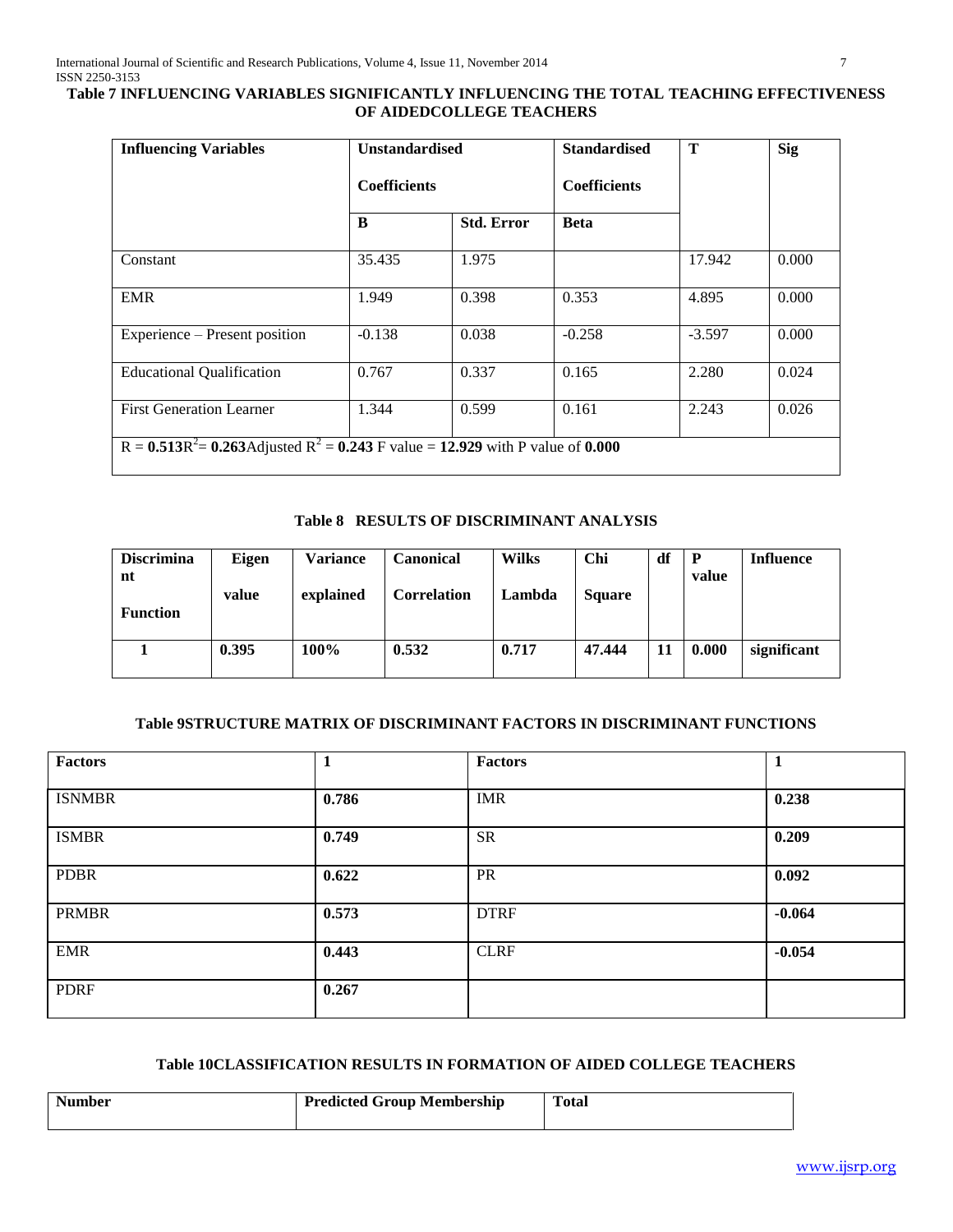| <b>Aided (UGC Scales)</b>       | 58 |    | 75  |
|---------------------------------|----|----|-----|
| <b>Aided (Management Staff)</b> | 23 | 52 | 75  |
| <b>Total</b>                    | 81 | 69 | 150 |

**#72.3 of original grouped cases are correctly classified.**

## **Table 11 FACTOR WISE TEST OF EQUALITY OF MEAN VALUES**

|                | <b>AIDED(UGC</b><br>Scales) |       | Staff)      | <b>AIDED</b> (Management | Wilks'<br>Lambda | $\mathbf F$ | df1          | df2 | <b>P-Value</b> | S/NS        |
|----------------|-----------------------------|-------|-------------|--------------------------|------------------|-------------|--------------|-----|----------------|-------------|
| <b>Factors</b> | <b>Mean</b>                 | SD    | <b>Mean</b> | SD                       |                  |             |              |     |                |             |
| <b>ISMBR</b>   | 4.0112                      | 0.508 | 3.350       | 0.861                    | 0.819            | 32.810      | 1            | 148 | 0.000          | ${\bf S}$   |
| <b>PRMBR</b>   | 3.925                       | 0.611 | 3.320       | 1.026                    | 0.885            | 19.228      | $\mathbf{1}$ | 148 | 0.000          | S           |
| <b>PDBR</b>    | 4.213                       | 0.555 | 3.604       | 0.961                    | 0.867            | 22.621      | 1            | 148 | 0.000          | S           |
| <b>ISNMBR</b>  | 4.193                       | 0.421 | 3.521       | 0.871                    | 0.804            | 36.126      | $\mathbf{1}$ | 148 | 0.000          | S           |
| <b>DTRF</b>    | 3.896                       | 0.562 | 3.941       | 0.564                    | 0.998            | 0.238       | $\mathbf{1}$ | 148 | 0.626          | $_{\rm NS}$ |
| <b>PDRF</b>    | 4.212                       | 0.565 | 4.020       | 0.588                    | 0.973            | 4.160       | $\mathbf{1}$ | 148 | 0.043          | ${\bf S}$   |
| <b>CLRF</b>    | 3.888                       | 0.648 | 3.931       | 0.615                    | 0.999            | 0.171       | 1            | 148 | 0.680          | <b>NS</b>   |
| <b>IMR</b>     | 4.143                       | 0.562 | 3.950       | 0.731                    | 0.978            | 3.298       | $\mathbf{1}$ | 148 | 0.071          | <b>NS</b>   |
| <b>EMR</b>     | 4.404                       | 0.620 | 4.006       | 0.805                    | 0.928            | 11.491      | $\mathbf{1}$ | 148 | 0.001          | S           |
| <b>PR</b>      | 3.501                       | 0.683 | 3.418       | 0.759                    | 0.997            | 0.500       | 1            | 148 | 0.481          | $_{\rm NS}$ |
| <b>SR</b>      | 3.587                       | 0.741 | 3.373       | 0.886                    | 0.983            | 2.558       | 1            | 148 | 0.112          | <b>NS</b>   |

NOTE: S- Significant NS: Not Significant

# **Table 12 MEAN, S.D, COMMUNALITIES AND MSA OF MSWA VARIABLES**

| <b>MSWA VARIABLES</b>                 | <b>MEAN</b> | S.D   | <b>COMMU-</b><br><b>NALITIES</b> | <b>MSA</b> |
|---------------------------------------|-------------|-------|----------------------------------|------------|
| Association objectives and policies   | 3.640       | 0.976 | 0.724                            | 0.896      |
| Association strategies                | 3.510       | 0.955 | 0.822                            | 0.883      |
| Members' Participation in Association | 3.630       | 0.929 | 0.723                            | 0.902      |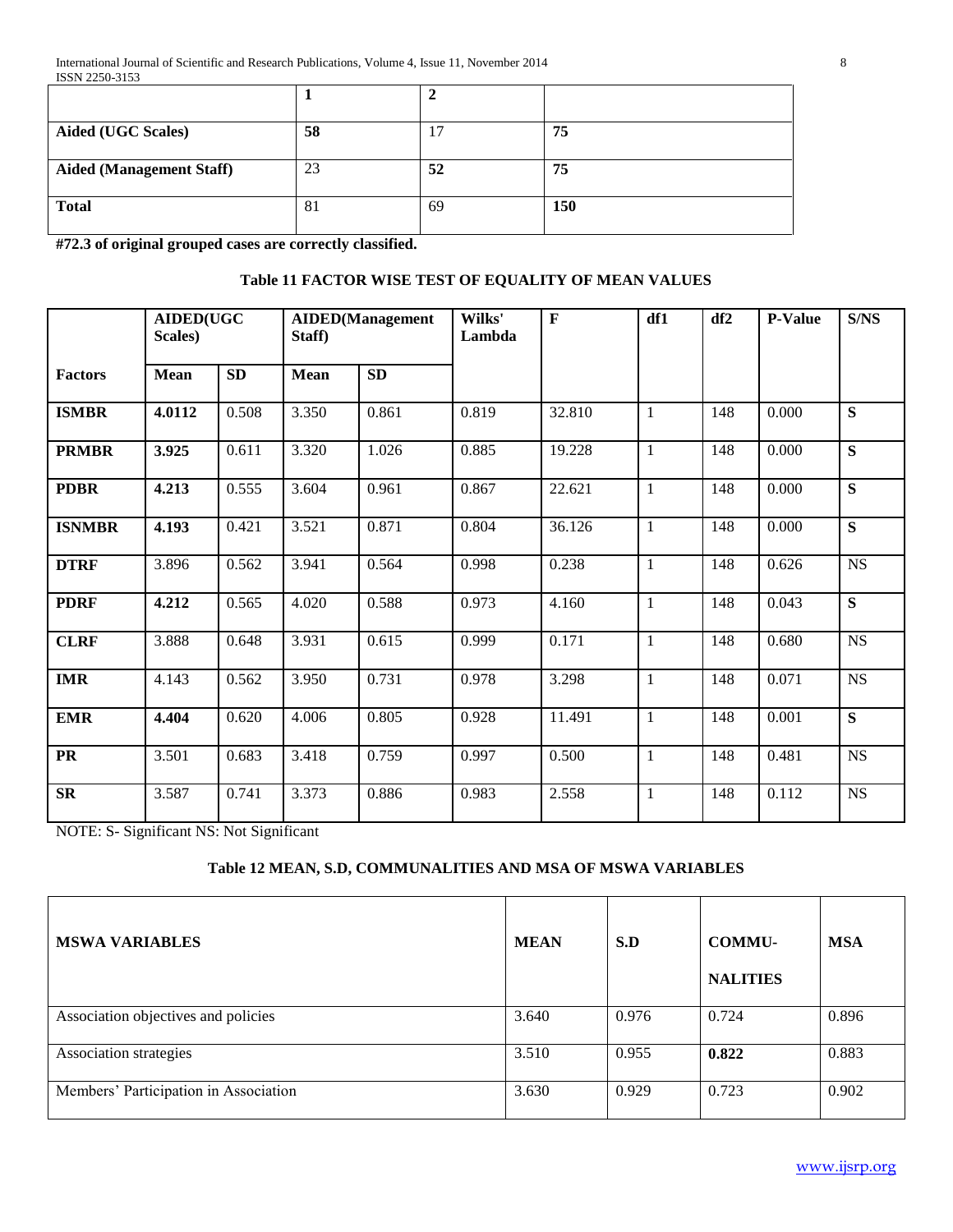International Journal of Scientific and Research Publications, Volume 4, Issue 11, November 2014 9

| ISSN 2250-3153                                                                          |       |       |       |       |
|-----------------------------------------------------------------------------------------|-------|-------|-------|-------|
| <b>Effective Leadership</b>                                                             | 3.470 | 0.991 | 0.662 | 0.944 |
| UGC scales of pay earned                                                                | 3.640 | 1.007 | 0.538 | 0.924 |
| Rectification of pay anomalies                                                          | 3.110 | 0.976 | 0.642 | 0.884 |
| M.Phil/Ph.D Incentives                                                                  | 3.270 | 1.015 | 0.787 | 0.862 |
| Career Advancement Promotion                                                            | 3.190 | 0.901 | 0.752 | 0.884 |
| Post Superannuation Re-employment                                                       | 3.250 | 0.871 | 0.557 | 0.930 |
| Grievance Redressal                                                                     | 3.110 | 0.860 | 0.563 | 0.889 |
| <b>JAC Role</b>                                                                         | 3.350 | 0.875 | 0.670 | 0.868 |
| <b>AIFUCTO Role</b>                                                                     | 3.410 | 0.907 | 0.653 | 0.886 |
| $KMO - MSA = 0.894$                                                                     |       |       |       |       |
| Bartlett's Test of Sphericity Chi Square Value = 1609.376 at df66 with P value of 0.000 |       |       |       |       |

# **Table 13 MSWA FACTORS**

| <b>FACTOR</b>            | <b>MSWA VARIABLES</b>                 | <b>FACTOR</b><br><b>LOADING</b> | <b>EIGEN</b> | <b>EXPLAINED</b> |  |
|--------------------------|---------------------------------------|---------------------------------|--------------|------------------|--|
|                          |                                       |                                 | <b>VALUE</b> | <b>VARIANCE</b>  |  |
|                          | Association strategies                | 0.869                           |              |                  |  |
|                          | Members' Participation in Association | 0.836                           |              |                  |  |
| Factor 1                 | Association objectives and policies   | 0.811                           | 4.064        | 33.863%          |  |
| AC                       | <b>Effective Leadership</b>           | 0.792                           |              |                  |  |
|                          | <b>AIFUCTO Role</b>                   | 0.618                           |              |                  |  |
|                          | <b>JAC Role</b>                       | 0.601                           |              |                  |  |
|                          | M.Phil/Ph.D Incentives                | 0.876                           |              |                  |  |
| Factor 2                 | <b>Career Advancement Promotion</b>   | 0.859                           |              |                  |  |
| <b>BC</b>                | Rectification of pay anomalies        | 0.772                           | 4.029        | 33.574%          |  |
|                          | Post Superannuation Re-employment     | 0.658                           |              |                  |  |
|                          | UGC scales of pay earned              | 0.618                           |              |                  |  |
|                          | Grievance Redressal                   | 0.584                           |              |                  |  |
| TOTAL VARIANCE EXPLAINED | 67.438%                               |                                 |              |                  |  |